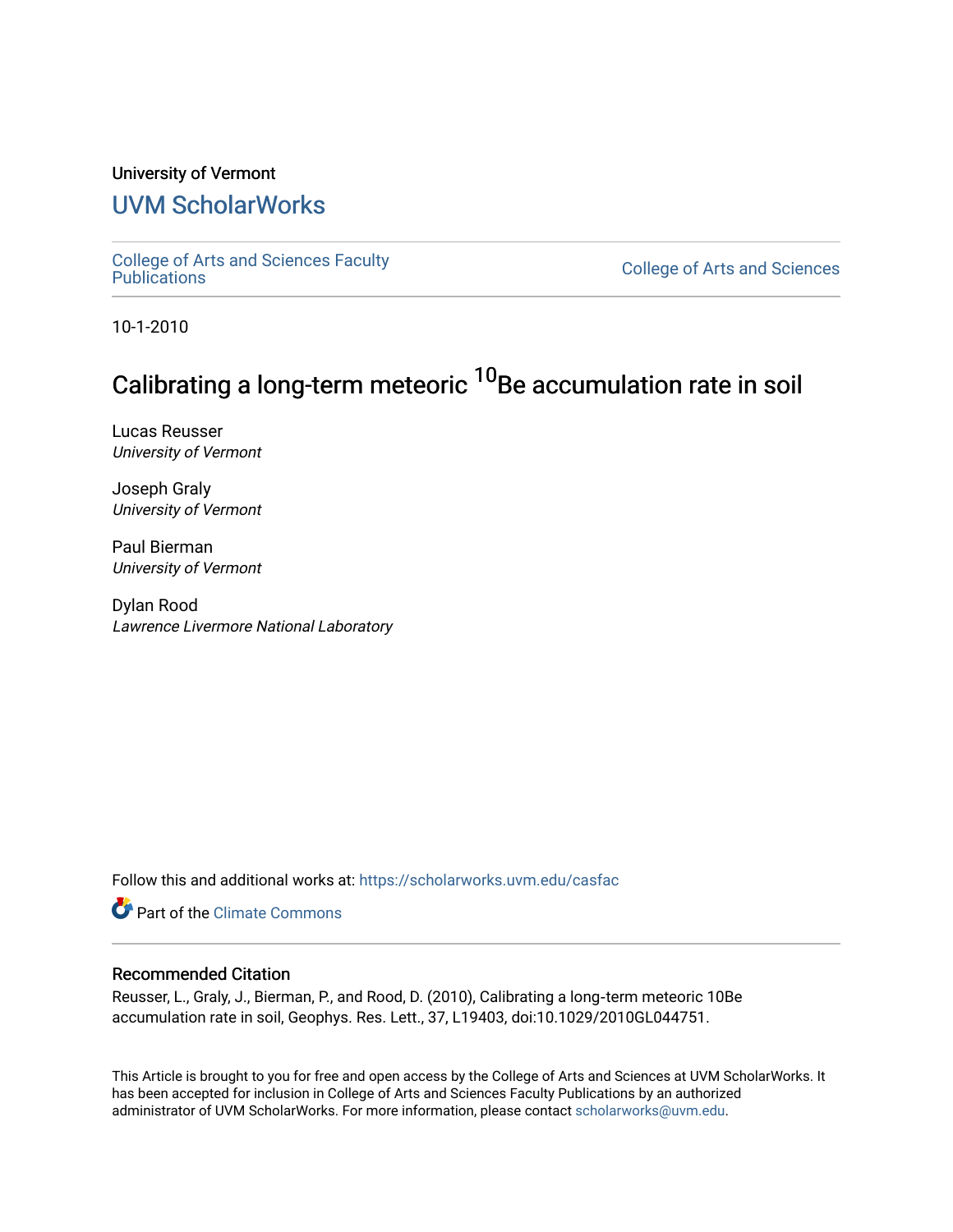# Calibrating a long-term meteoric  $10B$ Be accumulation rate in soil

Lucas Reusser,<sup>1</sup> Joseph Graly,<sup>2</sup> Paul Bierman,<sup>1</sup> and Dylan Rood<sup>3</sup>

Received 16 July 2010; revised 17 August 2010; accepted 23 August 2010; published 15 October 2010.

[1] Using 13 samples collected from a 4.1 meter profile in a well‐dated and stable New Zealand fluvial terrace, we present the first long‐term accumulation rate for meteoric <sup>10</sup>Be in soil (1.68 to 1.72  $\times$  10<sup>6</sup> at/(cm<sup>2</sup>·yr)) integrated over the past ∼18 ka. Site‐specific accumulation data, such as these, are prerequisite to the application of meteoric <sup>10</sup>Be in surface process studies. Our data begin the process of calibrating long-term meteoric <sup>10</sup>Be delivery rates across latitude and precipitation gradients. Our integrated rate is lower than contemporary meteoric  ${}^{10}$ Be fluxes measured in New Zealand rainfall, suggesting that long‐ term average precipitation, dust flux, or both, at this site were less than modern values. With accurately calibrated long-term delivery rates, such as this, meteoric  $^{10}$ Be will be a powerful tool for studying rates of landscape change in environments where other cosmogenic nuclides, such as in situ  $^{10}$ Be, cannot be used. Citation: Reusser, L., J. Graly, P. Bierman, and D. Rood (2010), Calibrating a long-term meteoric <sup>10</sup>Be accumulation rate in soil, *Geophys. Res. Lett.*, 37, L19403, doi:10.1029/2010GL044751.

#### 1. Introduction

[2] The concentration of meteoric  $^{10}$ Be in soils and sediment can be used as a geochronometer [e.g., *Egli et al.*, 2010; Pavich et al., 1984; Pavich et al., 1986] and a tracer of Earth surface processes [e.g., Brown et al., 1988; Reusser and Bierman, 2010; Valette‐Silver et al., 1986, Willenbring and von Blackenburg, 2010]. Critical to both of these geomorphic applications is constraining the delivery rate of meteoric  ${}^{10}$ Be to landscapes over geomorphically meaningful time-scales  $(10^3 \text{ to } 10^5 \text{ yrs})$ . To date, no study has explicitly and deliberately attempted to constrain the long-term accumulation rate of meteoric <sup>10</sup>Be in soil. Most geomorphic applications of meteoric <sup>10</sup>Be measure concentrations in soil and base their interpretations on globally averaged contemporary delivery rates [e.g., Jungers et al., 2009; Reusser et al., 2008]; yet, contemporary, short-term data clearly indicate that the total flux of meteoric <sup>10</sup>Be to the soil surface varies over time and space [e.g., Graham et al., 2003; Heikkilä et al., 2008; Monaghan et al., 1986].

[3] Because of documented long-term changes in primary meteoric <sup>10</sup>Be production [*Frank et al.*, 1997], climate (primarily precipitation) [Dore, 2005], and the source and

volume of allochthonous dust [Baumgartner et al., 1997], there are differences between long‐ and short‐term meteoric  $10B$ e delivery rates. These complexities suggest the importance of calibrating site-specific, long-term delivery rates by measuring the accumulation of meteoric  $^{10}$ Be in geologic archives. Such work has been done in lake deposits, deep‐ sea sediments, and glacial ice [e.g., Finkel and Nishiizumi, 1997; Frank et al., 1997] but not in soils, the basis for most geomorphic studies. Here, we quantify the meteoric  $10$ Be inventory in a 4.1 m depth profile collected from a stable and well‐dated alluvial surface on New Zealand's North Island and estimate a long‐term accumulation rate for meteoric <sup>10</sup>Be in soil.

## 2. Behavior of Meteoric  $^{10}$ Be

[4] Meteoric  $^{10}$ Be is a valuable tool for studying surface process rates because, once deposited, it adsorbs tenaciously to near-surface materials in all but the most acidic soils [You et al., 1989]. Unlike shorter-lived radionuclides, such as <sup>210</sup>Pb and <sup>137</sup>Cs [e.g., *Walling et al.*, 2003], the longer halflife of  $^{10}$ Be (1.36 Myr [Nishiizumi et al., 2007]) increases the period of time over which the nuclide accumulates in soils and penetrates to depth before decay, thus extending the timeframe over which the method is applicable. Because measurements of meteoric <sup>10</sup>Be are made on bulk samples, the presence or absence of a specific mineral phase is irrelevant, making the isotope useful across a wide variety of landscapes.

[5] The flux of meteoric  $^{10}$ Be to terrestrial environments comes from two sources: <sup>10</sup>Be produced in the atmosphere by spallation of nitrogen and oxygen and delivered to earth's surface by precipitation and dryfall (primary component), and 10Be adhered to airborne dust (recycled component) [Monaghan et al., 1986].

[6] Primary production of meteoric <sup>10</sup>Be is controlled by solar activity and magnetic field intensity [Masarik and Beer, 2009], both of which vary over time [Beer, 1994; Frank et al., 1997]. The subsequent distribution of primary meteoric <sup>10</sup>Be is controlled by atmospheric circulation, with annual precipitation being a strong predictor of total meteoric <sup>10</sup>Be fallout at any one location [Heikkilä et al., 2009].

[7] Delivery of recycled meteoric  $10^{6}$ Be is controlled by the flux, and <sup>10</sup>Be concentration, of dust. Recycled meteoric <sup>10</sup>Be is usually <20% of total meteoric  $^{10}$ Be flux [*Graham et al.*, 2003; Monaghan et al., 1986]; in high-dust environments, such as in regions of loess accumulation, the flux of recycled meteoric  $^{10}$ Be can be far greater [*Baumgartner et al.*, 1997; Zhou et al., 2007]. Ardity sufficient to promote topsoil loss by wind [Zhou et al., 2007] and land-use practices that disrupt topsoil [*Brown et al.*, 1988] increase recycled meteoric  $^{10}$ Be flux from dust.

[8] Because geochemical processes in soils rapidly meld primary and recycled meteoric <sup>10</sup>Be, constraining the spatial

<sup>&</sup>lt;sup>1</sup>Rubenstein School of Environment and Natural Resources and Department of Geology, University of Vermont, Burlington, Vermont, USA.

Department of Geology, University of Vermont, Burlington, Vermont, USA.

<sup>&</sup>lt;sup>3</sup>Center for Accelerator Mass Spectrometry, Livermore National Laboratory, Livermore, California, USA.

Copyright 2010 by the American Geophysical Union. 0094‐8276/10/2010GL044751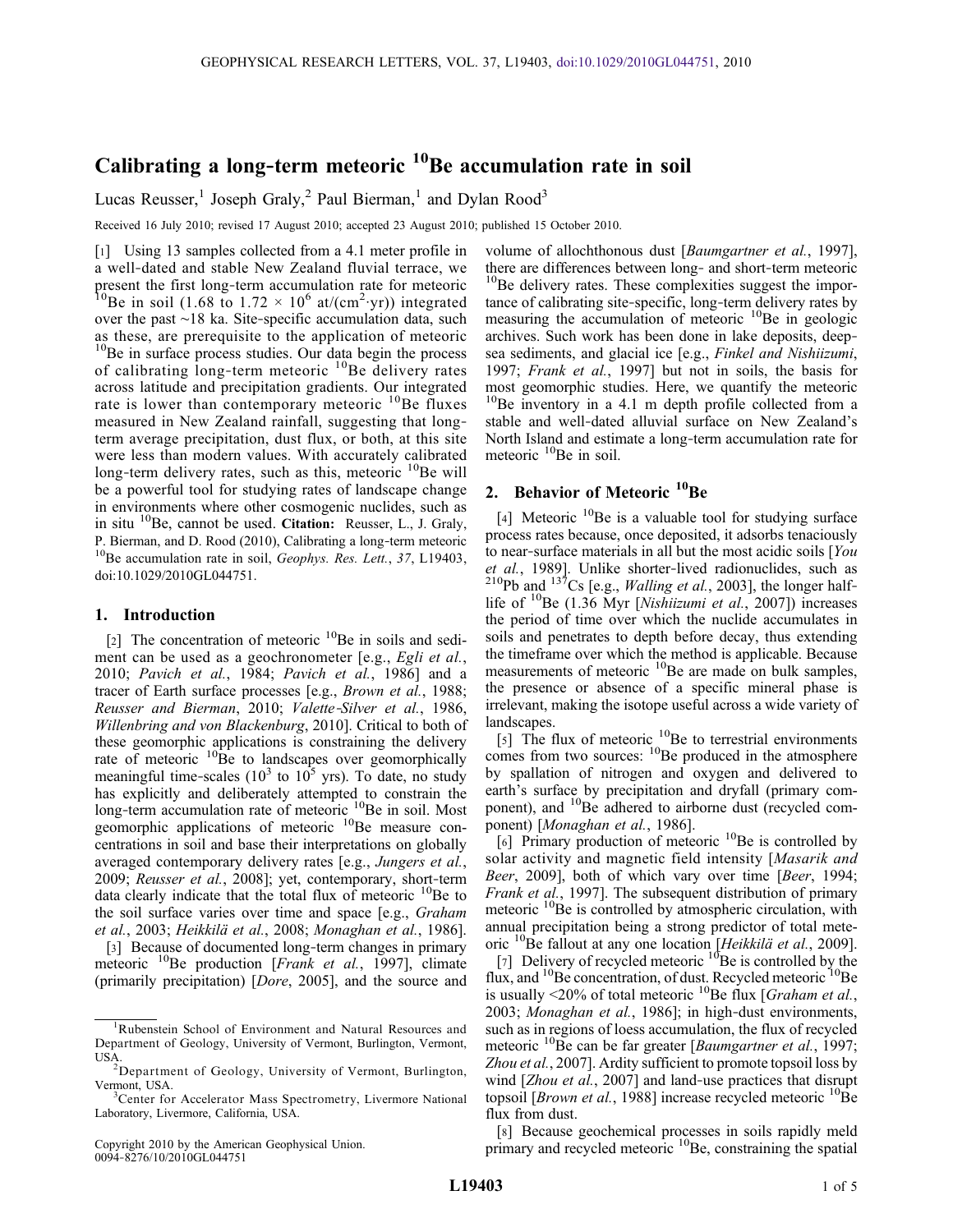

Figure 1. Calibration profile located in the middle Waipaoa River basin, New Zealand, North Island.

and temporal variation in the rate of accumulation of both components is required when measurements of meteoric <sup>10</sup>Be are used for modeling surface processes. Most contemporary <sup>10</sup>Be flux measurements exclude dust influence to determine the primary  $^{10}$ Be flux. In this study, both components are critical and not explicitly separable.

#### 3. Geologic Setting

[9] We sampled a soil profile within the Waipaoa River Basin, a  $2,200 \text{ km}^2$  catchment draining the eastern margin of New Zealand's North Island (Figure 1) [Mazengarb and Speden, 2000]. At ∼38°S Latitude, this site receives ∼110 cm of rain annually [Hessell, 1980].

[10] Within the basin, an extensive flat-lying fluvial terrace (termed Waipaoa‐1) stands up to ∼100 m above the mainstem and many of the tributary channels of the Waipaoa River. This terrace surface is capped by ∼10 m of coarse fluvial gravel deposited during the last glacial maximum [*Berryman et al.*, 2000]. Atop the gravel, lie several meters of overbank silty clay‐rich flood deposits laid down as this river level was rapidly abandoned in response to a combination of tectonic uplift and a switch in the fluvial

system from aggradation to rapid incision, most likely in response to changing climate following the glacial maximum at ∼18 ka [*Berryman et al.*, 2000; *Eden et al.*, 2001]. Evidence from other dated terrace surfaces suggests that the cessation of aggradation at ∼18 ka was a regional event across the eastern and southern North Island [Eden et al., 2001]. Where we sampled the Waipaoa‐1 terrace, it stands ∼50 m above the modern channel, is extensive, flat, far from any nearby slopes, well‐preserved, and lacks any surface drainage, indicating that little net erosion or deposition have occurred since the emplacement of the overbank deposits shortly after ∼18 ka. Land clearance and agriculture have at most reworked the upper several dm of the sampled site.

#### 4. Age of Sampled Profile

[11] The overbank deposits contain age-constrained tephras used to estimate the timing of the Waipaoa‐1 terrace abandonment and emplacement of the sediment we sampled. The Rerewhakaaitu Tephra is located at or near the base of the Waipaoa‐1 overbank deposits that cap the fluvial gravels [Berryman et al., 2000; Eden et al., 2001; Froggatt and Lowe, 1990]. The stratigraphic position of this tephra indicates that it fell coincidently with the initiation of rapid incision [Berryman et al., 2000; Eden et al., 2001]. The overlying flood deposits were emplaced relatively quickly (perhaps over the course of decades; [Eden et al., 2001]) until the river had incised far enough to isolate the terrace surface from further aggradation. The age of the Rerewhakaaitu Tephra is constrained with multiple radiocarbon ages ( $n = 4$ ) of organic material directly overlying the tephra in a bog core collected nearby [Lowe et al., 1999]. We calibrated the radiocarbon age of  $14,700 \pm 95$  <sup>14</sup>C yrs with CALIB REV6.0 [Stuiver and Reimer, 1993], yielding a  $1\sigma$ age range of 17,659 to 18,030 cal. yr.

[12] The Waipaoa-1 terrace is ideal for constraining the long-term delivery rate of meteoric  $^{10}$ Be because: 1) the airfall deposition of the Rerewhakaaitu Tephra within the overbank deposits constrains the integration time of  $^{10}$ Be accumulation, 2) an intact younger capping tephra bed argues against either surface erosion or deposition, 3) the fine texture of the soil and the buffering capacity of the carbonate‐bearing source rocks [Black, 1980; Mazengarb and Speden, 2000] ensure retention of meteoric <sup>10</sup>Be and, 4) the ∼5 m of overbank deposits above the basal tephra at the location we sampled is thick enough to retain the inventory of meteoric <sup>10</sup>Be delivered since 18 ka.

#### 5. Sampling and Analysis Techniques

[13] We sampled the Waipaoa-1 overbank sequence from a recent excavation at 2931760 E, 6297492 N (NZ Grid 1949 (Figure 1)). The sequence consists of fluvial silty clay‐ rich sediment containing small amounts of reworked tephra. The overbank sediment is capped by a discrete younger tephra bed (presumably the widespread ∼3500 cal. ybp Waimihia Tephra) [*Eden et al.*, 2001], the upper ∼15 cm of which has developed an organic‐rich A/O‐horizon. We collected a total of thirteen, 15 to 37 cm thick amalgamated samples. In addition, we collected several undisturbed samples of profile sediment for dry density determination.

 $10^{14}$ ] We dried and milled samples and isolated meteoric 10Be from ∼0.5 g aliquots using a modification of the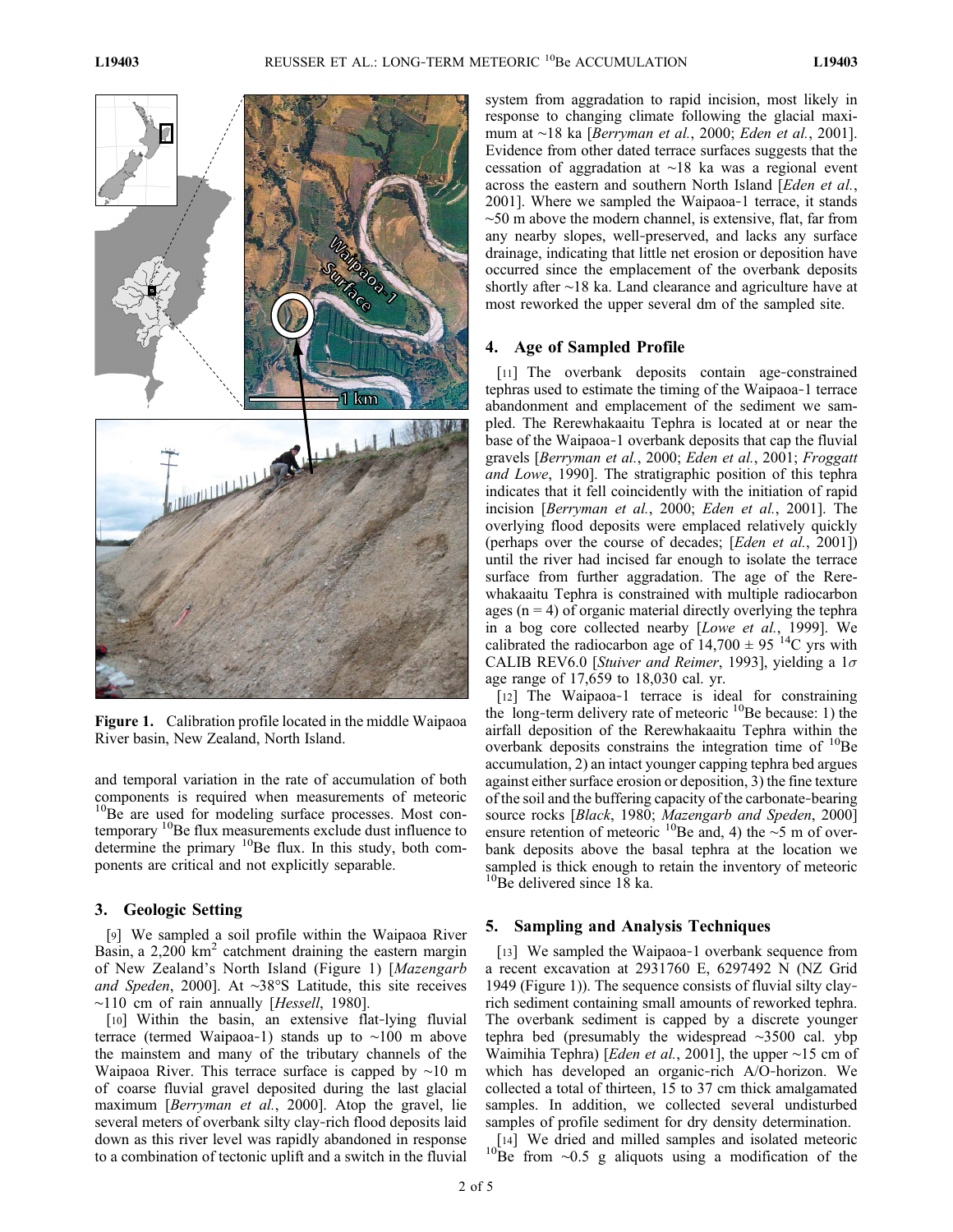

Figure 2. Meteoric  $^{10}$ Be concentration results for the depth profile. Letters to the right of each sample are abbreviations (e.g., "a" represents WA102a in Table S1). The inherited concentration is the average of samples WA102 l, and n (circled). Inset shows relationship of long-term meteoric  $^{10}$ Be delivery rate to contemporary rates measured across the North and South islands of New Zealand [Graham et al., 2003].

method of Stone [1998], then calculated meteoric  $^{10}$ Be concentrations from  ${}^{10}$ Be/ ${}^{9}$ Be ratios measured at Lawrence Livermore National Laboratory. Data were normalized to the 07KNSTD3110 standard with an assumed ratio of 2850·10<sup>-15</sup> [Nishiizumi et al., 2007]. All measured sample isotopic ratios were corrected using process blanks prepared from acid‐leached fluvial sediment collected in the Waipaoa Basin; blank corrections ranged from 2.1 to 0.3% of measured ratios.

## 6. Long-Term Meteoric <sup>10</sup>Be Delivery Rate

[15] In general, meteoric  $^{10}$ Be concentrations decrease regularly down section (Figure 2 and Table S1 of the auxiliary material), with a maximum concentration of  $16.27 \pm 0.40 \times 10^7$  atoms/g in the uppermost sample, and a minimum concentration of  $3.12 \pm 0.07 \times 10^7$  atoms/g near the bottom of the profile.<sup>1</sup> When deposited, the overbank sediment carried some meteoric  ${}^{10}$ Be, its inherited concentration. Following the abandonment of the Waipaoa‐1 terrace and the emplacement of the overbank sequence, additional atmospherically-derived meteoric <sup>10</sup>Be accumulated, adsorbed to fine sediment, was bioturbated, and translocated downward through macropores, resulting in the profile shape we see today (Figure 2). We consider the

relatively uniform and low concentration of meteoric <sup>10</sup>Be in the bottom ∼0.6 m of the profile (samples WA102l and n (Figure 2)) as representative of the inherited component of the total inventory of meteoric  $^{10}$ Be in the profile, and subtract the thickness‐weighted average concentration of these two samples from all others, except WA102a and b. Because these two uppermost samples were sourced primarily from airfall tephra, we assume they contained no many nom antan tepma, we<br>meteoric <sup>10</sup>Be when deposited.

[16] We use equation (1) to calculate a total inventory of meteoric <sup>10</sup>Be (N; 3.02  $\pm$  0.05  $\times$  10<sup>10</sup> atoms/cm<sup>2</sup>) deposited and adsorbed since the abandonment of the Waipaoa‐1 terrace.

$$
N = \sum (n_{tot} - n_{inh}) \cdot \rho \cdot l \tag{1}
$$

where,  $n_{tot}$  = the measured concentration of meteoric <sup>10</sup>Be (atoms/g),  $n_{inh}$  = the inherited component of the total concentration (3.21  $\pm$  0.06 ·10<sup>7</sup> atoms/g),  $\rho$  = the dry density of the depth increment ( $g/cm<sup>3</sup>$ ), and  $l =$  the increment thickness (cm). The dry density of the overbank silt and clay (WA102c to n) is  $1.68 \pm 0.03$  g/cm<sup>3</sup> based on repeat measurements  $(n = 4)$  of undisturbed samples we collected. We use a literature value for the dry density of tephra (1.05  $\pm$ 0.12 g/cm<sup>3</sup> [Houlbrooke et al., 1997]) for the uppermost tephritic increments (WA102a and b).

[17] We arrive at a geologic delivery rate  $(q;$  atoms/  $(cm^2$ ·yr)), corrected for decay and inheritance, for the meteoric <sup>10</sup>Be accumulated within the measured profile

<sup>&</sup>lt;sup>1</sup>Auxiliary materials are available in the HTML. doi:10.1029/ 2010GL044751.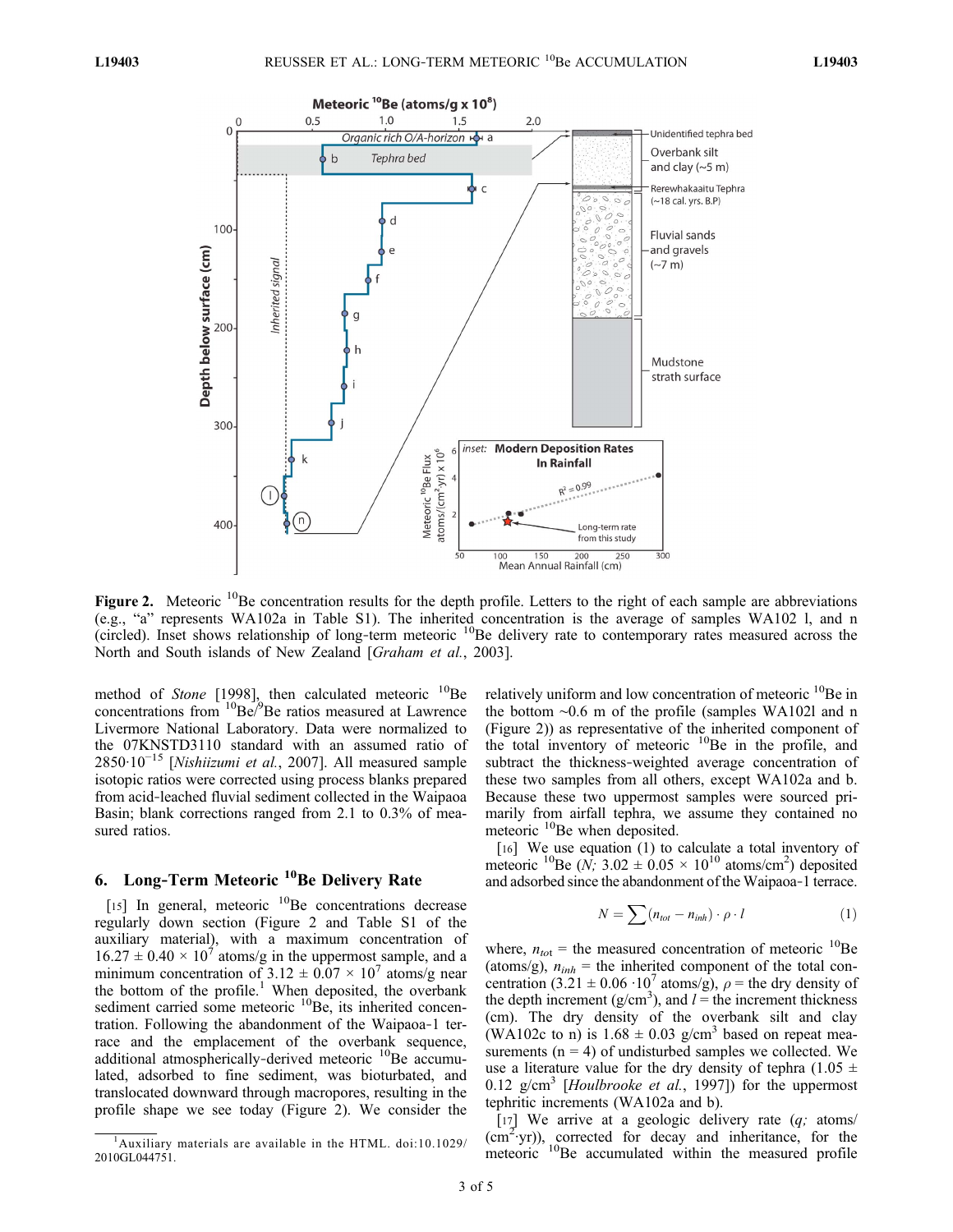$(N; \text{ atoms/cm}^2)$  over the duration of time since the abandonment of the Waipaoa-1 surface  $(t; yrs)$  and emplacement of the overbank sediment with equation (2):

$$
q = N \cdot \lambda / (1 - e^{\lambda t}) \tag{2}
$$

We assume  $\lambda = 5.1 \cdot 10^{-7}$  yr<sup>-1</sup>, the decay constant for <sup>10</sup>Be [Nishiizumi et al., 2007]. The calibrated  $1\sigma$  age range of 17,659 to 18,030 cal. yrs translates into a  $1\sigma$  range of decaycorrected deposition rates for meteoric <sup>10</sup>Be of 1.72 to 1.68  $\times$  $10^6$  atoms/ $\overline{(cm^2 \cdot yr)}$ .

[18] Our analysis accounts for all errors associated with AMS measurement, radiocarbon measurement and calibration, and density; however, several possible sources of error are difficult to quantify. If the overbank deposits we sampled were emplaced after the age‐constraining basal tephra, the integration time of ∼18 ka would be an overestimate. If surface erosion over the last 18 ky removed material, the measured <sup>10</sup>Be inventory would be an underestimate. If the radiocarbon age of the basal tephra is younger than the deposit, the period of accumulation we use would be too short.

#### 7. Discussion

[19] Using precise AMS measurements  $(\leq 2\%, 1\sigma)$  of a deep soil profile from a stable depositional surface of constrained age, we provide the first explicit long‐term, soil-based calibration of meteoric <sup>10</sup>Be deposition integrated over a geologically relevant time interval. The soil we sampled (Figure 2 and Table S1) contains meteoric  $10B$ Be derived from three distinct sources: 1) meteoric  $10B$ Be inherited prior to the emplacement of the overbank deposits, 2) atmospherically-derived primary meteoric  $^{10}$ Be, and 3) dust-derived recycled  $^{10}$ Be. Our approach quantifies and subtracts the inherited component from the total inventory (N; equation (1)) allowing us to estimate the temporally averaged meteoric  $^{10}$ Be delivery rate (q; equation (2)) since the exposure we sampled was emplaced. The delivery rate we calculate reflects contributions of both primary and recycled meteoric <sup>10</sup>Be.

[20] Contemporary data suggest that meteoric  $^{10}$ Be deposition rates in New Zealand correlate well with precipitation (Figure 2, inset) and that the majority of meteoric  $10^{10}$ Be accumulated in the profile we measured is atmospherically-derived (primary). Measurements of meteoric <sup>10</sup>Be in modern precipitation collected over two years at four sites spanning New Zealand show a range in deposition rates from 1.7 to  $5.2 \times 10^6$  atoms/(cm<sup>2</sup>·yr), with total flux strongly correlating to annual precipitation [Graham et al., 2003]. When these values are normalized to mean annual rainfall at each site and 700 MV of solar activity [Masarik and Beer, 2009; Usoskin et al., 2005], the between-site variability collapses to 1.4 to 2.1  $\times$  10<sup>4</sup> atoms/cm<sup>3</sup> of rainfall. Based on  ${}^{7}$ Be and dust concentration measurements, Graham et al. [2003] estimate that only about 10% of the contemporary meteoric <sup>10</sup>Be fallout is recycled from dust. If the atmospherically‐produced primary component is considered separately, modern meteoric <sup>10</sup>Be deposition rates (Figure 2, inset) in New Zealand range from ∼1.4 to ∼4.2 ×  $10^6$  atoms/(cm<sup>2</sup>·yr).

[21] If these modern  $^{10}$ Be deposition values represent long‐term conditions, and long‐term dust flux remained

 $~\sim$ 10% of the total meteoric  $10^9$ Be deposition, then our measured long-term total meteoric <sup>10</sup>Be deposition rate of  $\sim$ 1.70 × 10<sup>6</sup> atoms/(cm<sup>2</sup>·yr) suggests that precipitation at the Waipaoa site averaged ∼77 cm/yr. This estimate is ∼30% lower than contemporary measurements [*Hessell*, 1980], suggesting that precipitation averaged over ∼18 ky was lower than today. Alternatively, some of the difference may be due to a recent increase in meteoric  $^{10}$ Be recycled from dust. Contemporary dust is primarily generated by human activities. If the long-term dust flux on the largely unglaciated North Island is negligible and meteoric <sup>10</sup>Be concentrations in contemporary rainfall are otherwise representative of long-term conditions, paleo-precipitation would be ∼91 cm/year over 18 ky, still about 17% drier than modern climate records indicate. Regional paleoclimate records are consistent with this interpretation of the meteoric <sup>10</sup>Be data, as they suggest that the eastern North Island was substantially drier prior to an ENSO‐driven precipitation increase approximately 4 ka [Gomez et al., 2004].

### 8. Implications

[22] Our findings demonstrate the feasibility of calibrating long-term meteoric  $^{10}$ Be accumulation rates using deep, stable, well‐dated soil profiles. Such soil‐based calibrations are important because soils constitute the source material for most surface process studies including fluvial sediment analysis [e.g., Reusser and Bierman, 2010]. Terrestrial calibration of meteoric <sup>10</sup>Be delivery rates compliments other methods. Polar ice cores reliably record  $^{10}$ Be fluxes over time at high latitudes [e.g., Finkel and Nishiizumi, 1997]; however, these fluxes can differ dramatically from those at lower latitudes because of atmospheric production and mixing processes [e.g., *Heikkilä et al.*, 2009]. Deep-sea and most lake sediment records are filtered by drainage basin and biologic processes making delivery rates over time difficult to deconvolve accurately [e.g., Aldahan et al., 1999]. Because deposition rates of meteoric  $^{10}$ Be to the soil surface change over time and space as rainfall, dust flux, and geomagnetic shielding all vary, performing additional geologic calibrations at a variety of latitudes, in different precipitation regimes, and over different integration times will improve the accuracy and precision of surface process studies using this isotope system.

[23] Acknowledgments. We thank B. Gomez and M. Marden for introducing us to the Waipaoa, T. Brown for AMS assistance, and G. Balco and A. Heimsath for helpful reviews. Funded by NSF BCS‐0317530 and NSF ARC‐0713956.

#### References

- Aldahan, A., et al. (1999), Linking the  $^{10}$ Be continental record of Lake Baikal to marine and ice archives of the last 50 ka: Implications for the global dust-aerosol input, Geophys. Res. Lett., 26, 2885-2888, doi:10.1029/1999GL900469.
- Baumgartner, S., et al.  $(1997)$ , <sup>10</sup>Be and dust, *Nucl. Instrum. Methods* Phys. Res., Sect. B, 123, 296–301, doi:10.1016/S0168-583X(96)  $00751 - 3$ .
- Beer, J. (1994),  $^{10}$ Be as an indicator of solar variability and climate, in The solar Engine and Its Influences on Terrestrial Atmosphere and Climate, edited by D. Nesme-Ribes, pp. 221–233, Springer, Berlin.
- Berryman, K. R., et al. (2000), Tectonic and paleoclimatic significance of Quaternary river terraces of the Waipaoa River, east coast, North Island, New Zealand, N.Z. J. Geol. Geophys., 43, 229–245, doi:10.1080/ 00288306.2000.9514883.